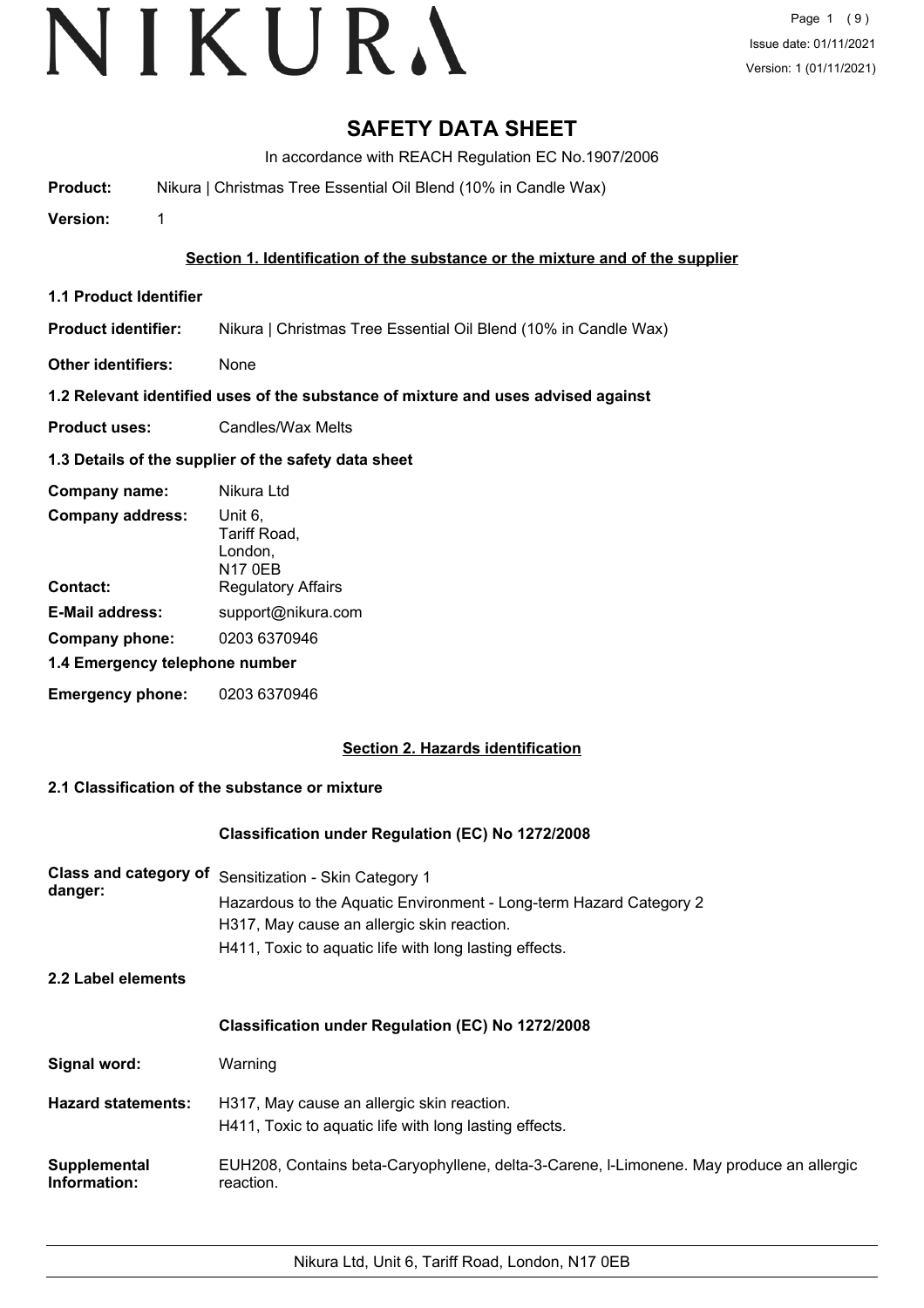# VIKURA

## **SAFETY DATA SHEET**

In accordance with REACH Regulation EC No.1907/2006

**Product:** Nikura | Christmas Tree Essential Oil Blend (10% in Candle Wax)

**Version:** 1

**Precautionary statements:**

P272, Contaminated work clothing should not be allowed out of the workplace.

P273, Avoid release to the environment.

P261, Avoid breathing vapour or dust.

P280, Wear protective gloves/eye protection/face protection.

P302/352, IF ON SKIN: Wash with plenty of soap and water.

P333/313, If skin irritation or rash occurs: Get medical advice/attention.

P363, Wash contaminated clothing before reuse.

P391, Collect spillage.

P501, Dispose of contents/container to approved disposal site, in accordance with local regulations.



**2.3 Other hazards**

**Pictograms:**

**Other hazards:** None

## **Section 3. Composition / information on ingredients**

## **3.2 Mixtures**

## **Contains:**

| <b>Name</b>         | <b>CAS</b> | EC        | <b>REACH Registration</b><br>No. | $\%$  | <b>Classification for</b><br>(CLP) 1272/2008                                                                                                             |
|---------------------|------------|-----------|----------------------------------|-------|----------------------------------------------------------------------------------------------------------------------------------------------------------|
| lalpha-Pinene       | 80-56-8    | 201-291-9 |                                  | 2.12% | Flam. Lig. 3-Acute Tox.<br>4-Skin Irrit, 2-Skin<br>Sens. 1B-Asp. Tox 1-<br>Aquatic Acute 1-<br>Aquatic Chronic 1;<br>H226-H302-H304-<br>H315-H317-H410.- |
| Ibeta-Pinene        | 127-91-3   | 204-872-5 |                                  | 1.39% | Flam. Lig. 3-Skin Irrit.<br>2-Skin Sens. 1B-Asp.<br>Tox 1-Aquatic Acute 1-<br>Aquatic Chronic 1;<br>H226-H304-H315-<br>lH317-H410.-                      |
| Eugenol             | 97-53-0    | 202-589-1 |                                  | 1.23% | Eye Irrit. 2-Skin Sens.<br>1B:H317-H319.-                                                                                                                |
| <b>I</b> I-Limonene | 5989-54-8  | 227-815-6 |                                  | 0.58% | Flam. Liq. 3-Skin Irrit.<br>2-Skin Sens. 1B-Asp.<br>Tox 1-Aquatic Acute 1-<br>Aquatic Chronic 3;<br>lH226-H304-H315-<br>H317-H400-H412.-                 |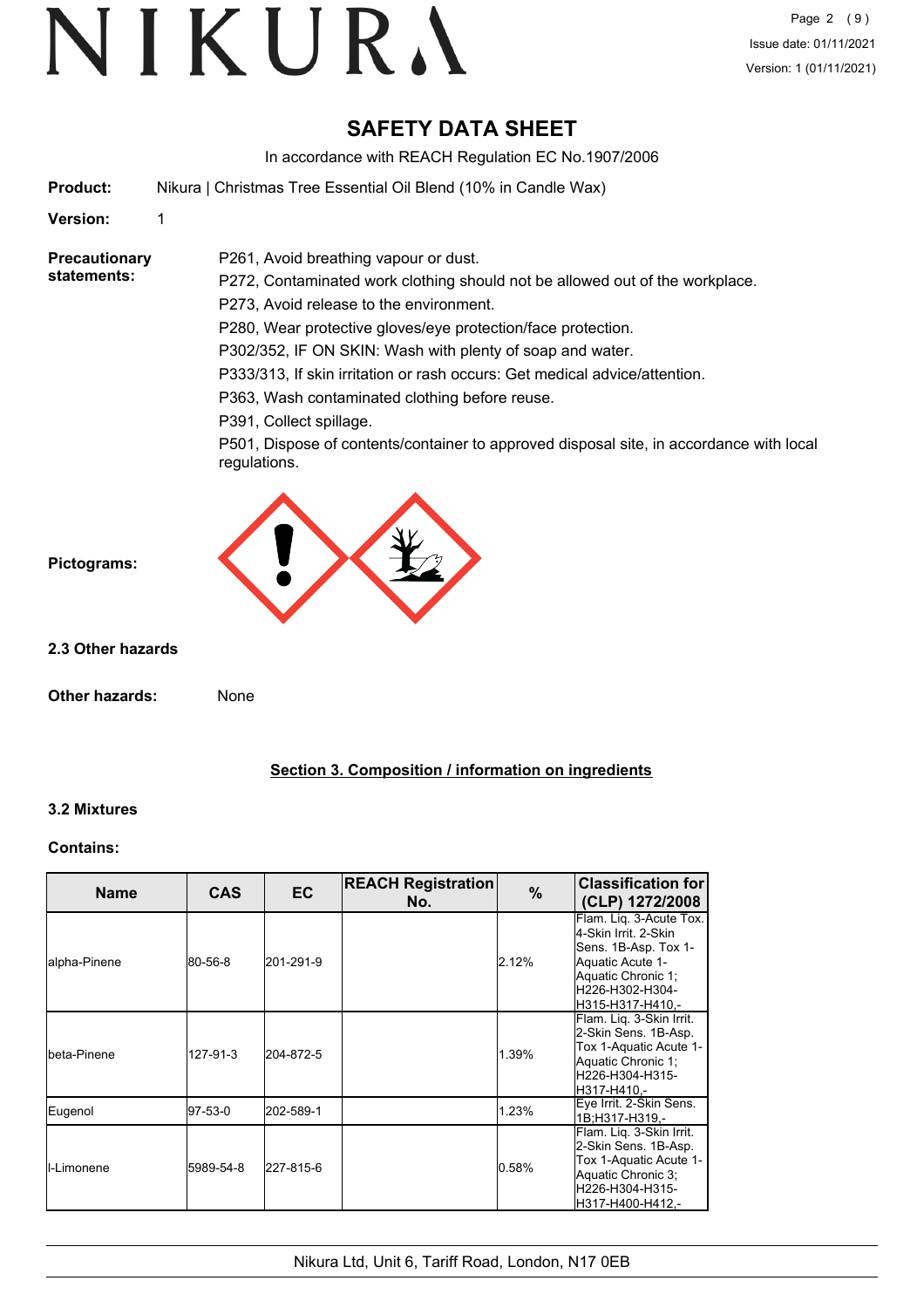## **SAFETY DATA SHEET**

In accordance with REACH Regulation EC No.1907/2006

**Product:** Nikura | Christmas Tree Essential Oil Blend (10% in Candle Wax)

#### **Version:** 1

| alpha-Cedrene           | 469-61-4       | 207-418-4 | 0.49% | Asp. Tox 1-Aquatic<br>Acute 1-Aquatic<br>Chronic 1;H304-H410,-                                                                         |
|-------------------------|----------------|-----------|-------|----------------------------------------------------------------------------------------------------------------------------------------|
| Camphene                | 79-92-5        | 201-234-8 | 0.32% | Flam. Lig. 3-Flam. Sol.<br>2-Aquatic Acute 1-<br>Aquatic Chronic 1;<br>H226-H228-H410.-                                                |
| beta-Caryophyllene      | 87-44-5        | 201-746-1 | 0.29% | Skin Sens. 1B-Asp.<br>Tox 1-Aquatic Chronic<br>4:H304-H317-H413.-                                                                      |
| Myrcene                 | $123 - 35 - 3$ | 204-622-5 | 0.27% | Flam. Liq. 3-Skin Irrit.<br>2-Eye Irrit. 2-Asp. Tox<br>1-Aquatic Acute 1-<br>Aquatic Chronic 2;<br>H226-H304-H315-<br>H319-H400-H411.- |
| <b>I</b> delta-3-Carene | 13466-78-9     | 236-719-3 | 0.25% | Flam. Lig. 3-Acute Tox.<br>4-Skin Irrit. 2-Skin<br>Sens. 1-Asp. Tox 1-<br>Aquatic Chronic 2;<br>H226-H304-H315-<br>H317-H332-H411.-    |
| <b>I</b> beta-Cedrene   | 546-28-1       |           | 0.12% | Aquatic Acute 1-<br>Aquatic Chronic 1;<br>IH410.-                                                                                      |

## **Substances with Community workplace exposure limits:**

Not Applicable

**Substances that are persistent, bioaccumulative and toxic or very persistent and very bioaccumulative, greater than 0.1%:**

Not Applicable

## **Section 4. First-aid measures**

## **4.1 Description of first aid measures**

| Inhalation:    | Remove from exposure site to fresh air, keep at rest, and obtain medical attention.          |
|----------------|----------------------------------------------------------------------------------------------|
| Eye exposure:  | Flush immediately with water for at least 15 minutes. Contact physician if symptoms persist. |
| Skin exposure: | IF ON SKIN: Wash with plenty of soap and water.                                              |
| Ingestion:     | Rinse mouth with water and obtain medical attention.                                         |

## **4.2 Most important symptoms and effects, both acute and delayed**

May cause an allergic skin reaction.

## **4.3 Indication of any immediate medical attention and special treatment needed**

None expected, see Section 4.1 for further information.

## **SECTION 5: Firefighting measures**

## **5.1 Extinguishing media**

Suitable media: Carbon dioxide, Dry chemical, Foam.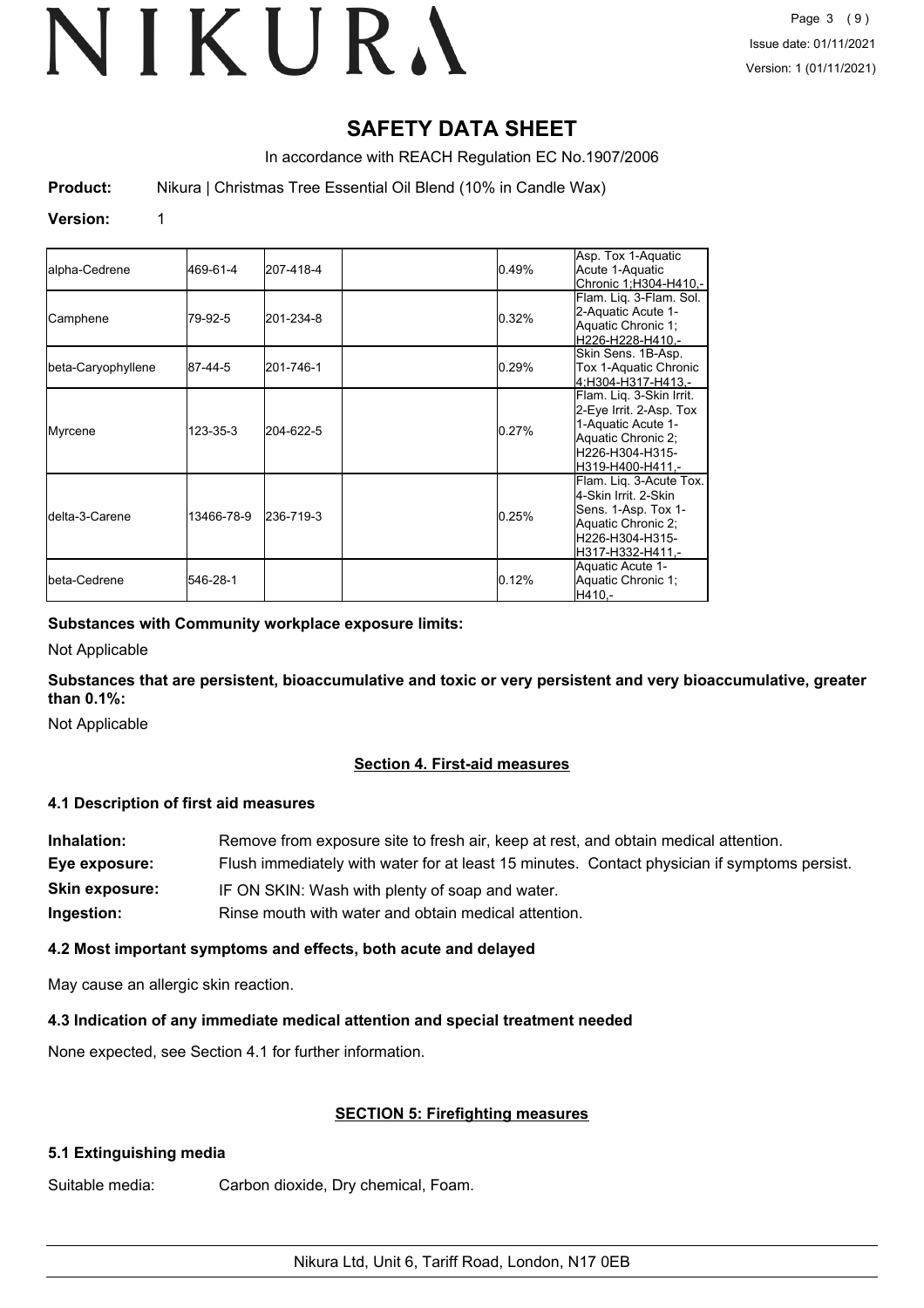## VIKURA

## **SAFETY DATA SHEET**

In accordance with REACH Regulation EC No.1907/2006

**Product:** Nikura | Christmas Tree Essential Oil Blend (10% in Candle Wax)

**Version:** 1

## **5.2 Special hazards arising from the substance or mixture**

In case of fire, may be liberated: Carbon monoxide, Unidentified organic compounds.

## **5.3 Advice for fire fighters:**

In case of insufficient ventilation, wear suitable respiratory equipment.

## **Section 6. Accidental release measures**

## **6.1 Personal precautions, protective equipment and emergency procedures:**

Avoid inhalation. Avoid contact with skin and eyes. See protective measures under Section 7 and 8.

## **6.2 Environmental precautions:**

Keep away from drains, surface and ground water, and soil.

## **6.3 Methods and material for containment and cleaning up:**

Remove ignition sources. Provide adequate ventilation. Avoid excessive inhalation of vapours. Contain spillage immediately by use of sand or inert powder. Dispose of according to local regulations.

#### **6.4 Reference to other sections:**

Also refer to sections 8 and 13.

## **Section 7. Handling and storage**

## **7.1 Precautions for safe handling:**

Keep away from heat, sparks, open flames and hot surfaces. - No smoking. Use personal protective equipment as required. Use in accordance with good manufacturing and industrial hygiene practices. Use in areas with adequate ventilation Do not eat, drink or smoke when using this product.

## **7.2 Conditions for safe storage, including any incompatibilities:**

Store in a well-ventilated place. Keep container tightly closed. Keep cool. Ground/bond container and receiving equipment. Use explosion-proof electrical, ventilating and lighting equipment. Use only non-sparking tools. Take precautionary measures against static discharge.

## **7.3 Specific end use(s):**

Candles/Wax Melts: Use in accordance with good manufacturing and industrial hygiene practices.

## **Section 8. Exposure controls/personal protection**

## **8.1 Control parameters**

Workplace exposure limits: Not Applicable

Nikura Ltd, Unit 6, Tariff Road, London, N17 0EB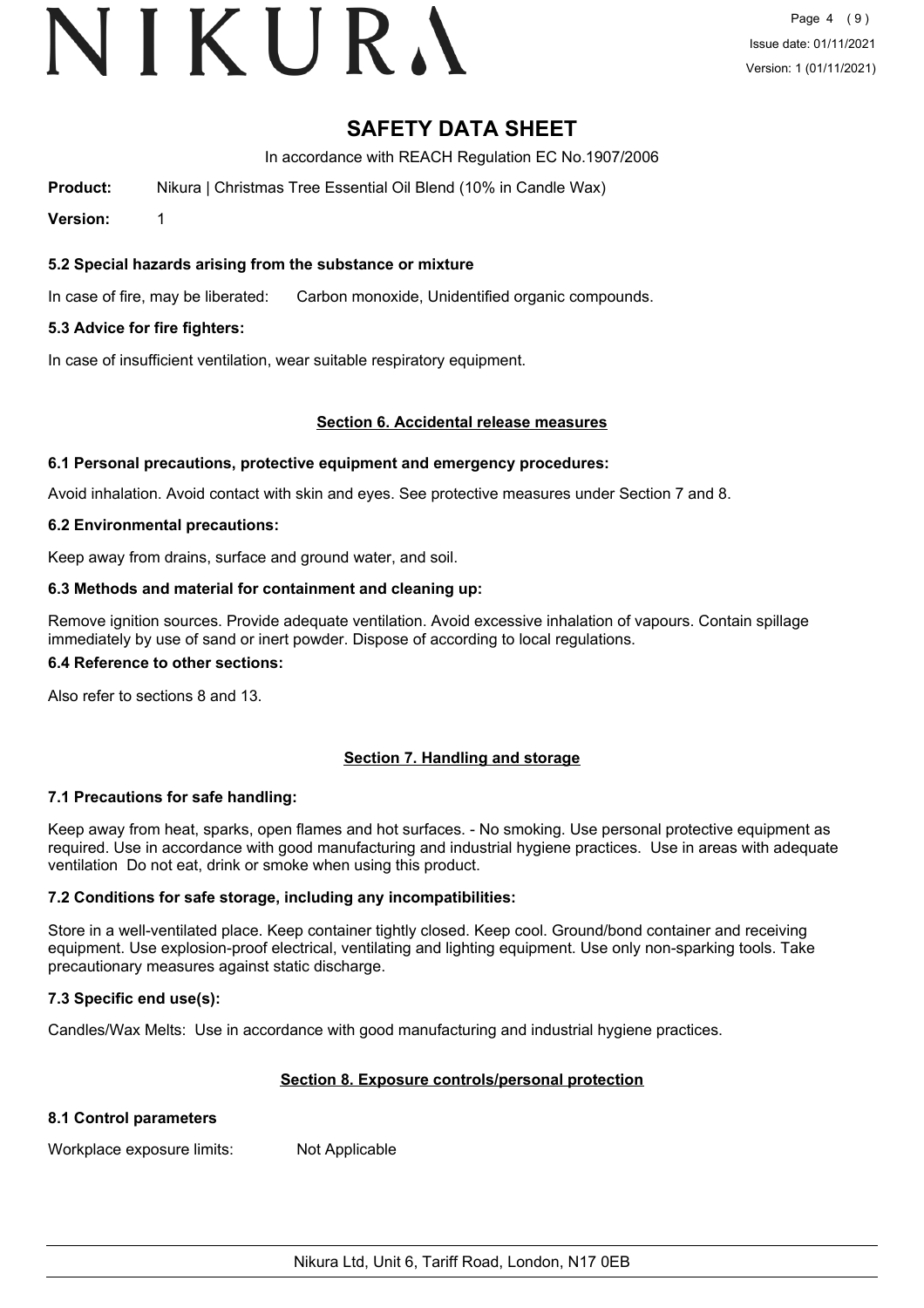## VIKURA

## **SAFETY DATA SHEET**

In accordance with REACH Regulation EC No.1907/2006

**Product:** Nikura | Christmas Tree Essential Oil Blend (10% in Candle Wax)

**Version:** 1

#### **8.2 Exposure Controls**

#### **Eye / Skin Protection**

Wear protective gloves/eye protection/face protection

#### **Respiratory Protection**

Under normal conditions of use and where adequate ventilation is available to prevent build up of excessive vapour, this material should not require special engineering controls. However, in conditions of high or prolonged use, or high temperature or other conditions which increase exposure, the following engineering controls can be used to minimise exposure to personnel: a) Increase ventilation of the area with local exhaust ventilation. b) Personnel can use an approved, appropriately fitted respirator with organic vapour cartridge or canisters and particulate filters. c) Use closed systems for transferring and processing this material.

Also refer to Sections 2 and 7.

#### **Section 9. Physical and chemical properties**

#### **9.1 Information on basic physical and chemical properties**

| Appearance:                                   | Not determined                               |
|-----------------------------------------------|----------------------------------------------|
| Odour:                                        | Not determined                               |
| <b>Odour threshold:</b>                       | Not determined                               |
| pH:                                           | Not determined                               |
| Melting point / freezing point:               | Not determined                               |
| Initial boiling point / range:                | Not determined                               |
| Flash point:                                  | > 200 °C                                     |
| <b>Evaporation rate:</b>                      | Not determined                               |
| Flammability (solid, gas):                    | Not determined                               |
| Upper/lower flammability or explosive limits: | Product does not present an explosion hazard |
| Vapour pressure:                              | Not determined                               |
| Vapour density:                               | Not determined                               |
| <b>Relative density:</b>                      | Not determined                               |
| Solubility(ies):                              | Not determined                               |
| Partition coefficient: n-octanol/water:       | Not determined                               |
| Auto-ignition temperature:                    | Not determined                               |
| <b>Decomposition temperature:</b>             | Not determined                               |
| <b>Viscosity:</b>                             | Not determined                               |
| <b>Explosive properties:</b>                  | Not expected                                 |
| <b>Oxidising properties:</b>                  | Not expected                                 |
| 9.2 Other information:                        | None available                               |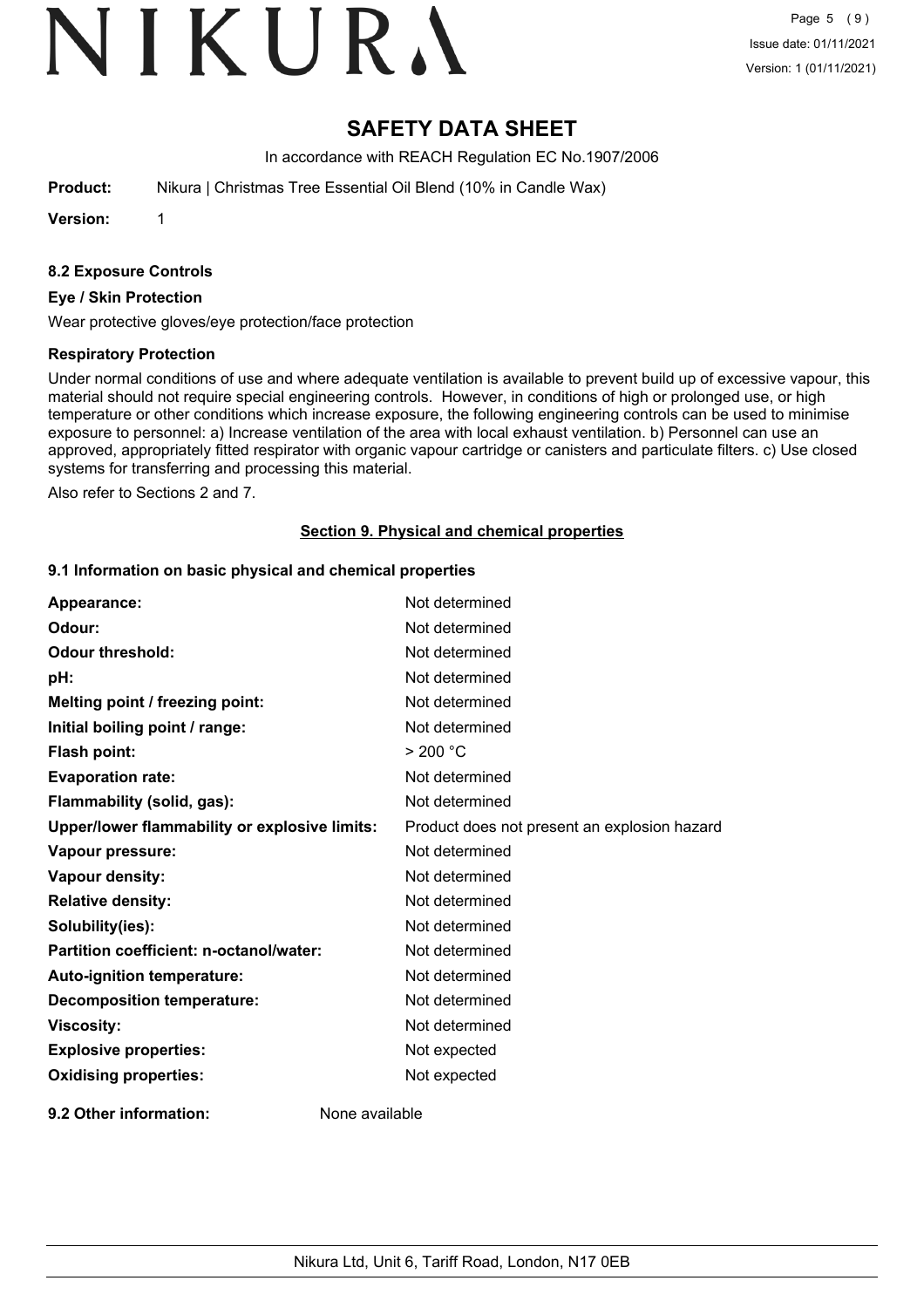## **SAFETY DATA SHEET**

In accordance with REACH Regulation EC No.1907/2006

**Product:** Nikura | Christmas Tree Essential Oil Blend (10% in Candle Wax)

**Version:** 1

## **Section 10. Stability and reactivity**

## **10.1 Reactivity:**

Presents no significant reactivity hazard, by itself or in contact with water.

## **10.2 Chemical stability:**

Good stability under normal storage conditions.

## **10.3 Possibility of hazardous reactions:**

Not expected under normal conditions of use.

**10.4 Conditions to avoid:** Avoid extreme heat.

**10.5 Incompatible materials:** Avoid contact with strong acids, alkalis or oxidising agents.

## **10.6 Hazardous decomposition products:**

Not expected.

## **Section 11. Toxicological information**

## **11.1 Information on toxicological effects**

This mixture has not been tested as a whole for health effects. The health effects have been calculated using the methods outlined in Regulation (EC) No 1272/2008 (CLP).

| <b>Acute Toxicity:</b>                    | Based on available data the classification criteria are not met. |
|-------------------------------------------|------------------------------------------------------------------|
| <b>Acute Toxicity Oral</b>                | >5000                                                            |
| <b>Acute Toxicity Dermal</b>              | Not Applicable                                                   |
| <b>Acute Toxicity Inhalation</b>          | Not Available                                                    |
| <b>Skin corrosion/irritation:</b>         | Based on available data the classification criteria are not met. |
| Serious eye damage/irritation:            | Based on available data the classification criteria are not met. |
| <b>Respiratory or skin sensitisation:</b> | Sensitization - Skin Category 1                                  |
| Germ cell mutagenicity:                   | Based on available data the classification criteria are not met. |
| <b>Carcinogenicity:</b>                   | Based on available data the classification criteria are not met. |
| <b>Reproductive toxicity:</b>             | Based on available data the classification criteria are not met. |
| <b>STOT-single exposure:</b>              | Based on available data the classification criteria are not met. |
| <b>STOT-repeated exposure:</b>            | Based on available data the classification criteria are not met. |
| <b>Aspiration hazard:</b>                 | Based on available data the classification criteria are not met. |

## **Information about hazardous ingredients in the mixture**

| Ingredient    | <b>CAS</b>      | EC                | LD50/ATE Oral | LD50/ATE<br>Dermal | <b>LC50/ATE</b><br><b>Inhalation</b> | <b>LC50</b><br>Route     |
|---------------|-----------------|-------------------|---------------|--------------------|--------------------------------------|--------------------------|
| lalpha-Pinene | $ 80 - 56 - 8 $ | $ 201 - 291 - 9 $ | 500           | Not available      | Not available                        | <b>Not</b><br>lavailable |

Refer to Sections 2 and 3 for additional information.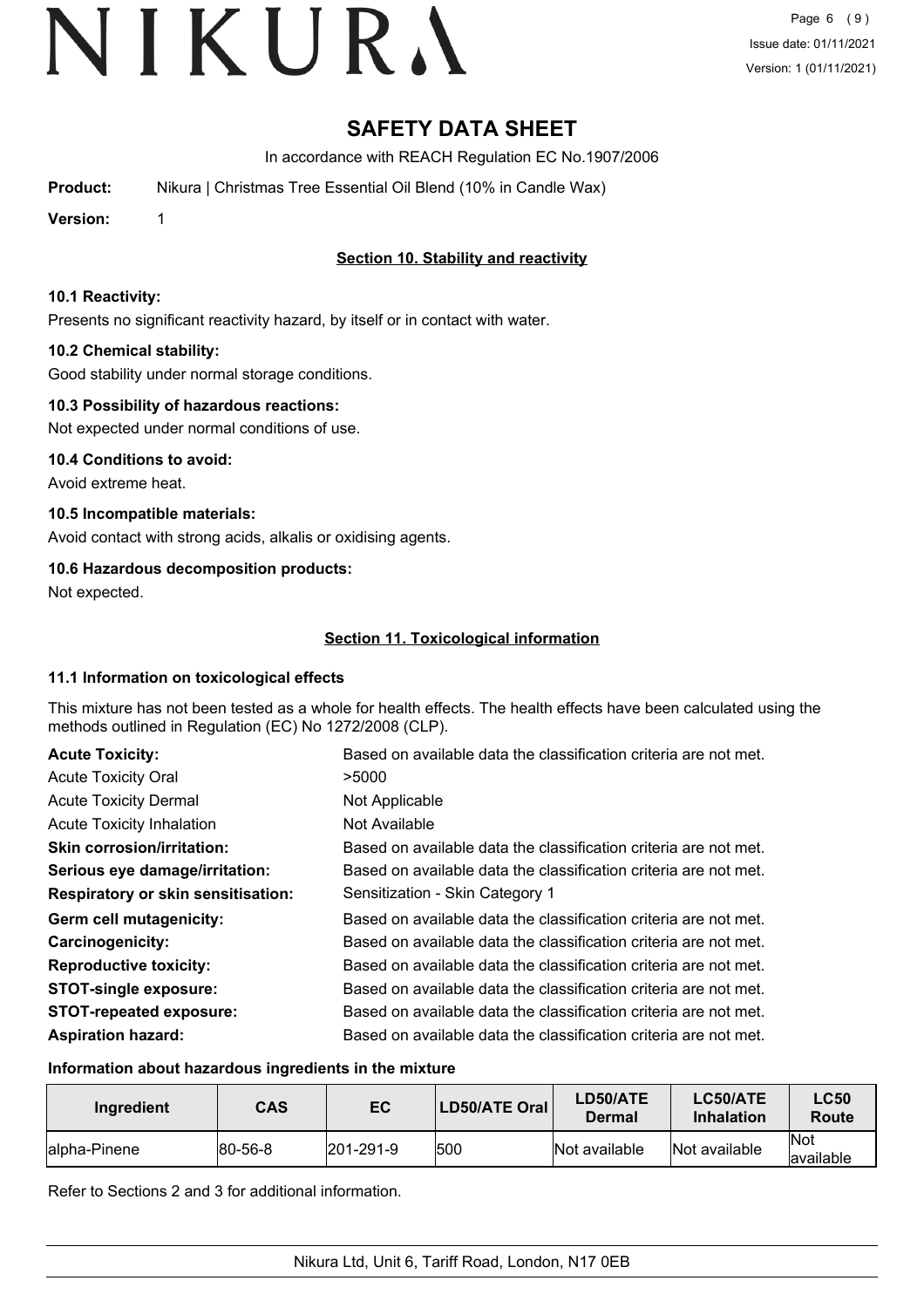## **SAFETY DATA SHEET**

In accordance with REACH Regulation EC No.1907/2006

| <b>Product:</b> | Nikura   Christmas Tree Essential Oil Blend (10% in Candle Wax) |
|-----------------|-----------------------------------------------------------------|
|-----------------|-----------------------------------------------------------------|

**Version:** 1

## **Section 12. Ecological information**

## **12.1 Toxicity:**

Toxic to aquatic life with long lasting effects.

- **12.2 Persistence and degradability:** Not available
- **12.3 Bioaccumulative potential:** Not available
- **12.4 Mobility in soil:** Not available

## **12.5 Results of PBT and vPvB assessment:**

This substance does not meet the PBT/vPvB criteria of REACH, annex XIII.

**12.6 Other adverse effects:** Not available

## **Section 13. Disposal considerations**

## **13.1 Waste treatment methods:**

Dispose of in accordance with local regulations. Avoid disposing into drainage systems and into the environment. Empty containers should be taken to an approved waste handling site for recycling or disposal.

## **Section 14. Transport information**

| 14.1 UN number:                                                               | UN3082                                                                               |
|-------------------------------------------------------------------------------|--------------------------------------------------------------------------------------|
| 14.2 UN Proper Shipping Name:                                                 | ENVIRONMENTALLY HAZARDOUS SUBSTANCE, LIQUID, N.O.S.<br>(alpha-Cedrene, alpha-Pinene) |
| 14.3 Transport hazard class(es):                                              | 9                                                                                    |
| <b>Sub Risk:</b>                                                              |                                                                                      |
| 14.4. Packing Group:                                                          | Ш                                                                                    |
| <b>14.5 Environmental hazards:</b>                                            | This is an environmentally hazardous substance.                                      |
| 14.6 Special precautions for user:                                            | None additional                                                                      |
| 14.7 Transport in bulk according to Annex II of MARPOL73/78 and the IBC Code: |                                                                                      |

Not applicable

## **Section 15. Regulatory information**

## **15.1 Safety, health and environmental regulations/legislation specific for the substance or mixture** None additional

## **15.2 Chemical Safety Assessment**

A Chemical Safety Assessment has not been carried out for this product.

## **Section 16. Other information**

| <b>Concentration % Limits:</b>  | EH C2=28.40% EH C3=2.84% SS 1=47.28% |
|---------------------------------|--------------------------------------|
| <b>Total Fractional Values:</b> | EH C2=3.52 EH C3=35.21 SS 1=2.12     |
| Key to revisions:               |                                      |
| Not applicable                  |                                      |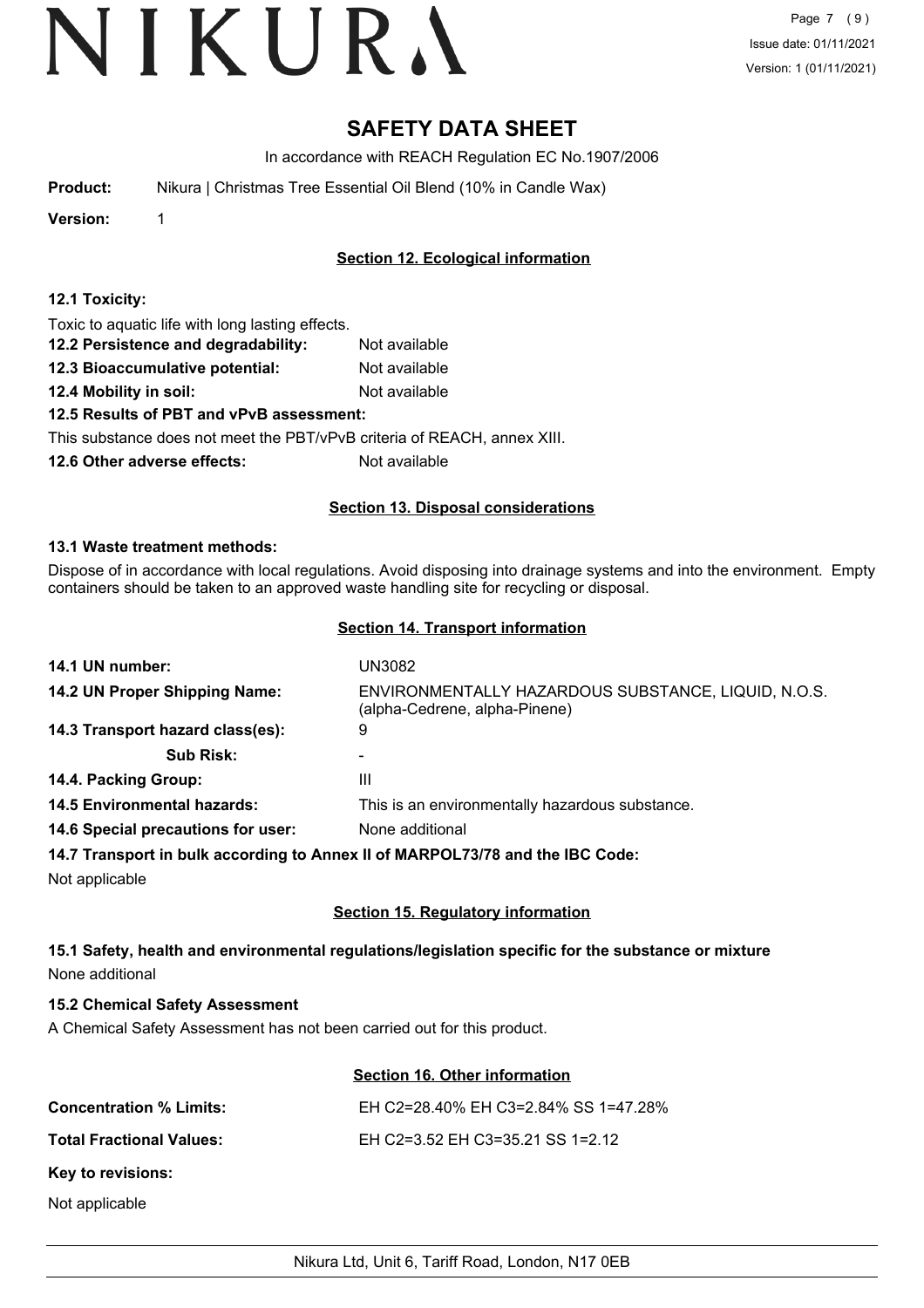## **SAFETY DATA SHEET**

In accordance with REACH Regulation EC No.1907/2006

**Product:** Nikura | Christmas Tree Essential Oil Blend (10% in Candle Wax)

**Version:** 1

## **Key to abbreviations:**

| Abbreviation      | <b>Meaning</b>                                                           |
|-------------------|--------------------------------------------------------------------------|
| Acute Tox. 4      | Acute Toxicity - Oral Category 4                                         |
| Acute Tox. 4      | Acute Toxicity - Inhalation Category 4                                   |
| Aquatic Acute 1   | Hazardous to the Aquatic Environment - Acute Hazard Category 1           |
| Aquatic Chronic 1 | Hazardous to the Aquatic Environment - Long-term Hazard Category 1       |
| Aquatic Chronic 2 | Hazardous to the Aquatic Environment - Long-term Hazard Category 2       |
| Aquatic Chronic 3 | Hazardous to the Aquatic Environment - Long-term Hazard Category 3       |
| Aquatic Chronic 4 | Hazardous to the Aquatic Environment - Long-term Hazard Category 4       |
| Asp. Tox 1        | <b>Aspiration Hazard Category 1</b>                                      |
| Eye Irrit. 2      | Eye Damage / Irritation Category 2                                       |
| Flam. Liq. 3      | Flammable Liquid, Hazard Category 3                                      |
| Flam. Sol. 2      | Flammable Solid, Hazard Category 2                                       |
| H226              | Flammable liquid and vapour.                                             |
| H <sub>228</sub>  | Flammable solid.                                                         |
| H302              | Harmful if swallowed.                                                    |
| H304              | May be fatal if swallowed and enters airways.                            |
| H315              | Causes skin irritation.                                                  |
| H317              | May cause an allergic skin reaction.                                     |
| H319              | Causes serious eye irritation.                                           |
| H332              | Harmful if inhaled.                                                      |
| H400              | Very toxic to aquatic life.                                              |
| H410              | Very toxic to aquatic life with long lasting effects.                    |
| H411              | Toxic to aquatic life with long lasting effects.                         |
| H412              | Harmful to aquatic life with long lasting effects.                       |
| H413              | May cause long lasting harmful effects to aquatic life.                  |
| P210              | Keep away from heat, sparks, open flames and hot surfaces. - No smoking. |
| P233              | Keep container tightly closed.                                           |
| P240              | Ground/bond container and receiving equipment.                           |
| P241              | Use explosion-proof electrical, ventilating and lighting equipment.      |
| P <sub>242</sub>  | Use only non-sparking tools.                                             |
| P243              | Take precautionary measures against static discharge.                    |
| P261              | Avoid breathing vapour or dust.                                          |
| P <sub>264</sub>  | Wash hands and other contacted skin thoroughly after handling.           |
| P270              | Do not eat, drink or smoke when using this product.                      |
| P271              | Use only outdoors or in a well-ventilated area.                          |
| P272              | Contaminated work clothing should not be allowed out of the workplace.   |
| P273              | Avoid release to the environment.                                        |
| P280              | Wear protective gloves/eye protection/face protection.                   |
| P301/310          | IF SWALLOWED: Immediately call a POISON CENTER or doctor/physician.      |
| P302/352          | IF ON SKIN: Wash with plenty of soap and water.                          |